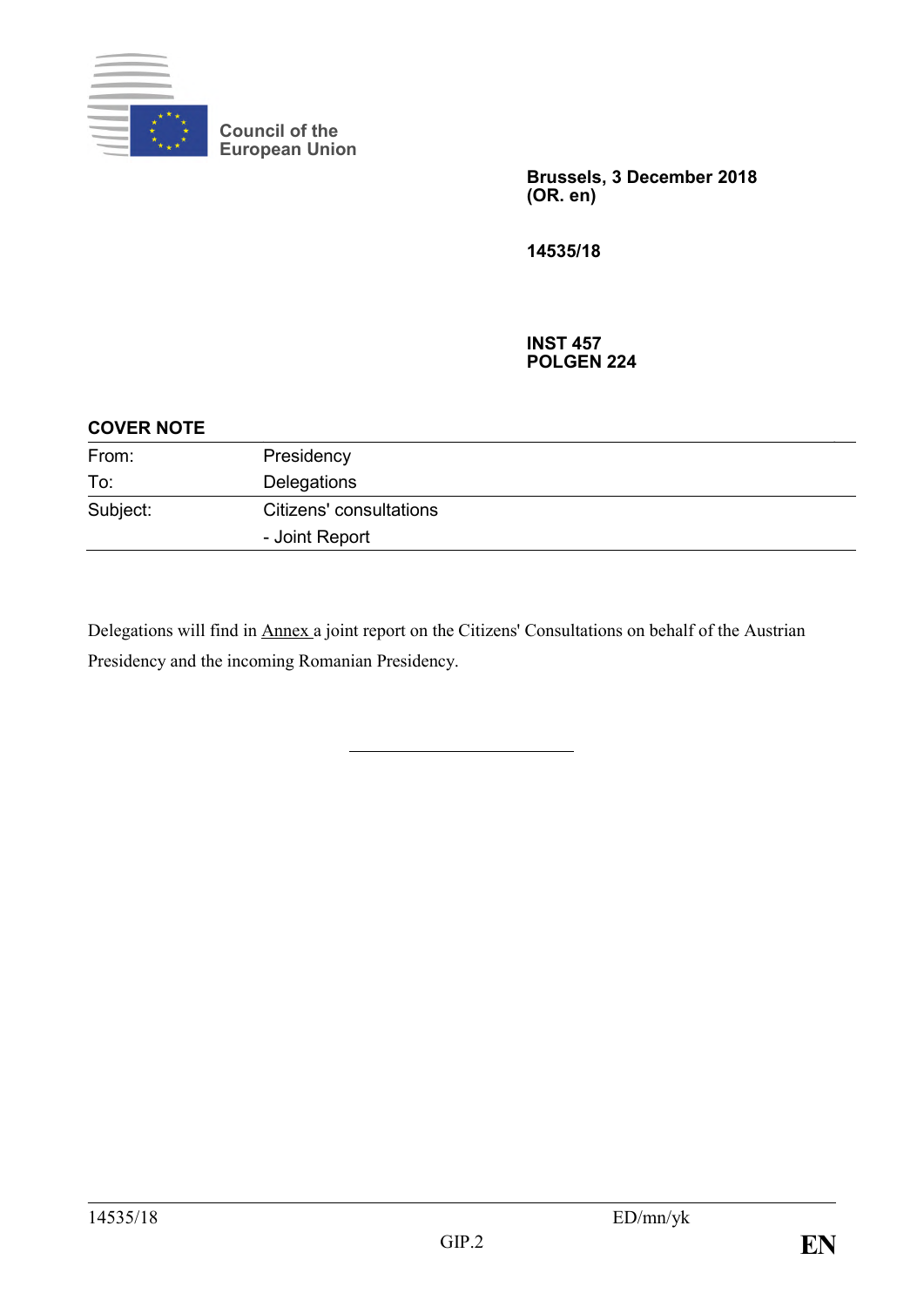#### **Introduction**

At their informal meeting on 23 February 2018, the European Heads of State or Government discussed the initiative presented by the French president to launch a pan-European process of citizens' consultations. The proposed initiative was intended to promote engagement with citizens and contribute to the debate on the future of Europe. Member States agreed to participate voluntarily in this process and to conduct the consultations according to their national context and practices.

The aim of the citizens' consultations was to involve a significant number of European citizens and identify their main concerns, hopes and expectations, in order to inform deliberations by the Heads of State or Government and help them to set out priorities for EU action over the coming years. The consultation process was designed as a means of identifying concerns and gathering ideas.

There is a longstanding tradition in Member States of using dialogue with citizens as a way to ensure and enhance public participation in the political process. The commitment made by the Member States represents the first time such a collective and coordinated effort to perform simultaneous consultations with citizens all over Europe has been agreed, and a unique contribution to the ongoing reflection process on the future of Europe.

The joint report, together with the different national reports and input from the other European institutions, may usefully feed into the debate leading to the informal meeting of the Heads of State or Government on 9 May 2019 in Sibiu and to the new Strategic Agenda 2019-2024.

### **Methodology and participation**

The Member States validated a joint framework that included a proposed timeline and common principles for the consultations. It was agreed that the consultations would be inclusive and nonpartisan and that they would respect the principles of transparency, political pluralism and fairness and be open to all citizens. The citizens' consultations were largely held between April and November 2018, with, inter alia, the aim of presenting a summary report to the Heads of State or Government at the European Council.

The specific methodology to be used for the consultations was left to the discretion of Member States. The Member States agreed from the outset to frame the process according to their respective national practices, specific contexts and traditions. It was a significant concerted effort in terms of logistics, preparation and coordination, with Member States engaging with citizens in a range of settings: traditional town hall meetings, conferences, large-scale public events, interactive debates and online tools. Most events made use of new technologies and social media, including livestreaming, online questionnaires, digital platforms and crowd-sourcing of ideas.

The process in each Member State varied as regards the involvement of the government and the number of events and participants. The one constant was that all the consultations were focused on in-depth discussions and interactions with the public. Many events promoted multi-stakeholder participation across the political spectrum, civil society, academia, media and the business sector.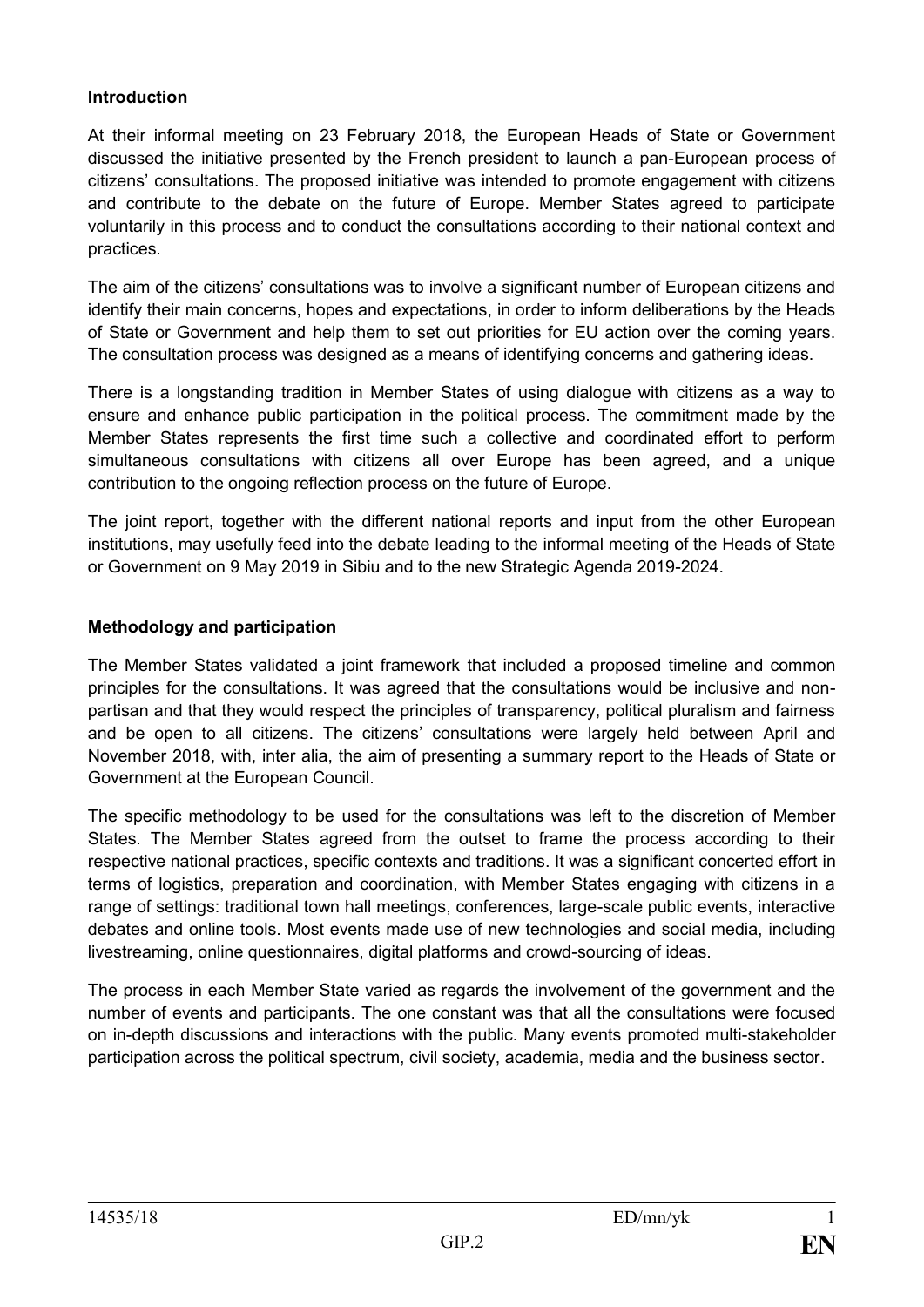The consultations were generally attended by diverse audiences, and aimed to ensure gender equality, inclusiveness, and representation of almost all population groups. Many Member States also sought to engage with citizens across their entire territory, including remote areas, and reach citizens who do not usually participate in debates on EU affairs. Some Member States organised events focused on younger generations, including debates in schools and universities.

Most Member States used two types of approach: general debates on the future of Europe and thematic consultations on topics of current national or European interest.

Although the citizens' consultations were not a scientific way of identifying public opinion (cf. opinion polls), they were wider reaching in terms of participation than surveys such as the Standard Eurobarometer. Figures suggest that some 1 700 events were organised across the EU.

Besides those organised by the Member States, the European Commission, the European Parliament, the Committee of the Regions and the European Economic and Social Committee (EESC) also conducted consultations and discussions with citizens on the future of Europe. The European Commission launched an online consultation involving a questionnaire based on the outcomes of a citizens' panel. Some of the questions will feature in a new Special Eurobarometer on the future of Europe. At the request of the President of the European Council, the Committee of the Regions organised a vast number of events in various European regions over the last two years, while the EESC promoted the involvement of key civil society stakeholders in dialogues about the future of Europe. The European Parliament hosted the first ever Youth Parliament.

This report does not claim to provide a representative overview of public opinion among all EU citizens, nor does it claim to do justice to the full diversity of views expressed at so many events. However, it does offer a useful insight into citizens' views on EU matters and highlights the importance of keeping civil society involved in the debate on the future of the EU. It aims to provide an overview of the salient features of and most common messages contained in the national reports on the consultations in the different Member States.

### **Main findings**

Consultations with citizens across the different Member States show that, despite its challenges, the EU is seen positively by most participants. In particular, in several Member States citizens recognise the value of their country's membership of the EU and the benefits associated with it. However, many participants also identify the lack of a clear vision and leadership as something that is holding the EU back, sparking calls for reform.

Brexit is mentioned in only a few countries. Where it is mentioned it is a significant concern, but it is also seen as having strengthened the EU27's sense of togetherness and citizens' understanding of the importance of the EU and the value of membership.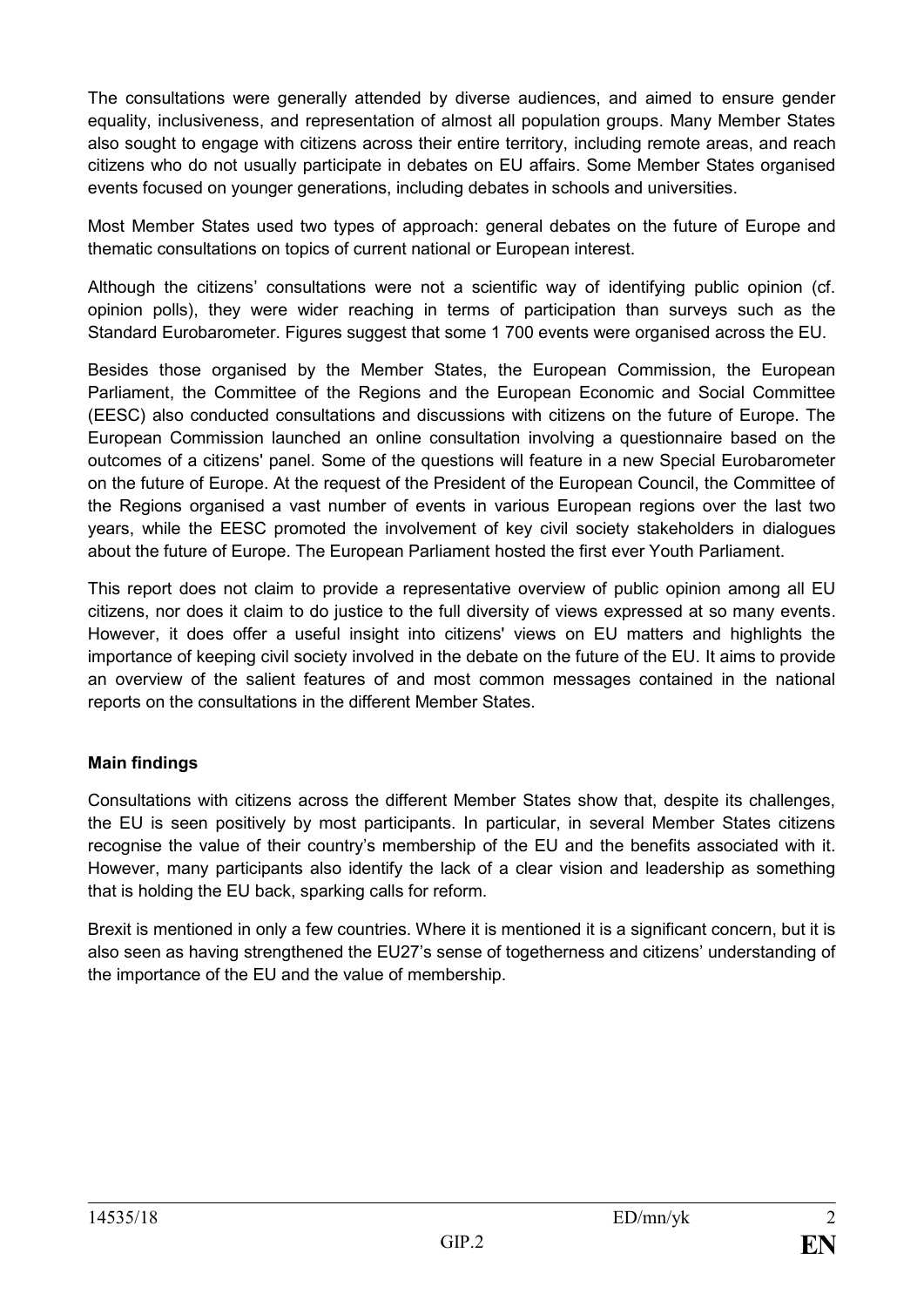Migration, environmental challenges and education are among the most recurrent topics in many countries. Citizens express concerns – and expectations – in the following areas:

### *1 - A Union that is safe and secure*

**Migration** features in many reports as one of the main concerns of EU citizens. It is consistently regarded as a high priority across almost all Member States. Illegal migration in particular is highlighted in several Member States as a key challenge for Europe. It is seen as requiring urgent EU action and considered to directly affect citizens' lives. Demands for better **protection of the EU's external border** frequently emerge in debates on this topic. At the same time, citizens in many countries also recognise a humanitarian imperative for the EU. A **common EU asylum policy**, distribution mechanisms, as well as solidarity and responsibility in the Member States are often mentioned. Furthermore, while some citizens are content with the current integration of migrants, others see an urgent need to do more in this respect.

There are frequent calls for the EU to do more to **stem illegal migratory flows**. Citizens in many Member States think the EU can do more to reduce illegal migration by tackling its root causes and improving security, living conditions and prosperity in countries of origin, for example through development aid, trade and investment, while placing a strong focus on supporting economic growth on the African continent. They would like the EU to establish better cooperation with countries of origin and transit in order to facilitate returns. They believe the EU should also increase its responsiveness to crises and engage in effective multilateralism to deal with this issue.

Finally, according to most, **organised crime**, **terrorism**, **radicalisation**, **corruption** and related threats are issues which, given their cross-border nature, should be dealt with more decisively at EU level. Citizens ask for more cooperation on **cybersecurity** and **data protection,** with many expressing concern about **disinformation** and highlighting the importance of media literacy among the general public in this regard.

# *2 - A Union of convergence and competitiveness*

In several Member States citizens highlight the importance of the **single market** and its added value in securing economic growth throughout Europe. This is often coupled with demands to complete it, in particular in the area of services and the digital market. Citizens emphasise the need for the EU to promote a **sustainable growth model** on the continent. Some call for a deepening of the **Economic and Monetary Union**. The euro and future membership of the **eurozone** are mentioned in some countries – in both positive and negative terms – and often linked with the need to do more to prevent any future crises.

Citizens also voice the need for the EU to keep up with technological developments. Some express a wish for **e-governance** measures to be used more, and for **smart communities** to be developed as a means to strengthen the socio-economic engine of the EU. In the current context of a new **digital revolution**, consultations also reveal a perceived need to promote digital literacy and stimulate digital innovation. There is a clear call for robust and smart investment in research in this area. **Artificial intelligence**, for example, is frequently mentioned as a sector in which the EU should lead the way. The fear of the EU falling behind or doing too little in the field of **research**, technological development, **innovation** and digitalisation is prevalent among many citizens.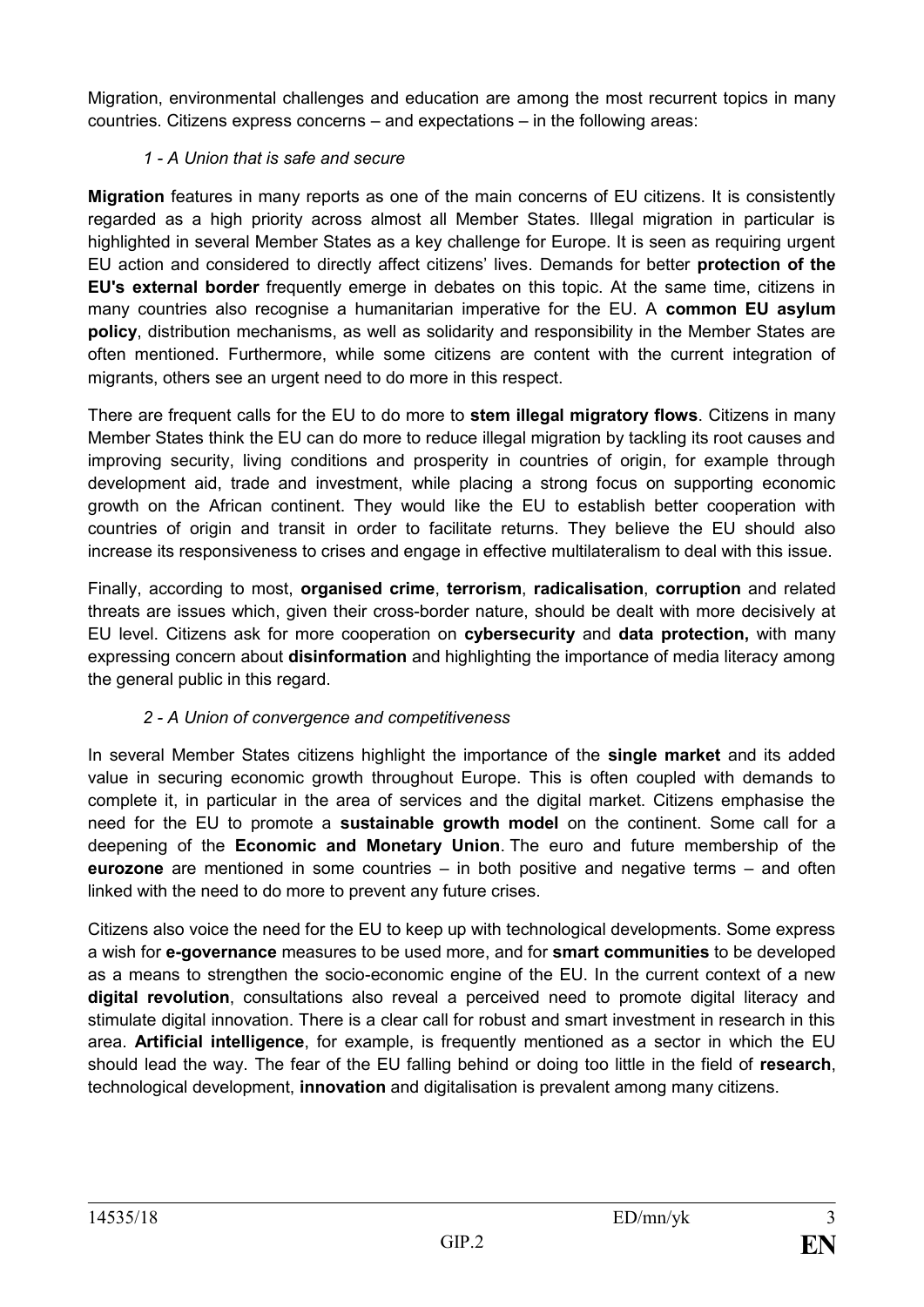Stimulating and **supporting small and medium-sized enterprises** is also considered as a key vector to make Europe a better place for active **entrepreneurship**, thus fuelling the EU's **competitiveness**. While competitiveness is seen as important for driving progress and growth, citizens in several Member States are also critical of differing standards and quality of products across the EU. Calls to promote competitiveness are therefore counterbalanced by demands for **economic and social convergence**, and the promotion of territorial **cohesion**.

Views on **taxation** are mixed. Some citizens feel that there is a need for legislative initiatives on taxation, such as a digital tax, or even the harmonisation of tax policies. Conversely, there are also calls for tax to remain a national competence.

A recurring theme in consultations is also that of budget resources, in the context of the next **Multiannual Financial Framework**, as a means to ensure the EU is fit for purpose. A variety of opinions emerge with respect to resource distribution, including mixed feelings about potential budget cuts affecting the common agricultural policy and cohesion policy. Citizens in many Member States call for a balanced EU budget with clear added value for citizens.

### *3 - A Union that protects the environment and promotes sustainability*

A salient feature of the consultations in most Member States is a call by citizens to strengthen the role of the EU in environmental policy, as well as a feeling that a stronger commitment to **environmental and climate protection** is urgently needed. Suggestions include working on more and tougher EU **legislation** in this field, more intervention in overseeing Member States' **implementation** of related EU legislation and tabling of more environmental initiatives. Participants explicitly mention, among other things, a reduction of greenhouse gas emissions and of toxic and pollutant emissions, better recycling measures and better animal welfare. In some Member States, citizens believe that a larger part of the next Multiannual Financial Framework (MFF) should be dedicated to **climate action**.

The fight against **climate change/global warming** is recurrently mentioned in almost all Member States, especially by younger citizens, and **perceived as one of the biggest challenges facing the EU**. In some cases, the European Union's climate protection requirements are seen as a counterweight to national policy. Climate change is perceived as affecting a variety of policy areas: not only energy generation and transport, but also agriculture and food, and our eating habits. More generally, citizens point to the need for **sustainable consumption**.

**Sustainability** is very often raised as an issue, including the idea that innovation should be assessed in terms of its long-term value for citizens. While some proposals refer to giving more consideration to environmental and social criteria in regulations, other participants feel that themes like local food production, the circular economy and up-cycling would need a European push.

Citizens in some Member States identify the importance of sustainability goals in **agricultural policy** too. While some concerns are voiced about the impact of modern farming on the environment, there are also calls for more protection of rural landscapes and for a concerted effort to close the rural-urban divide.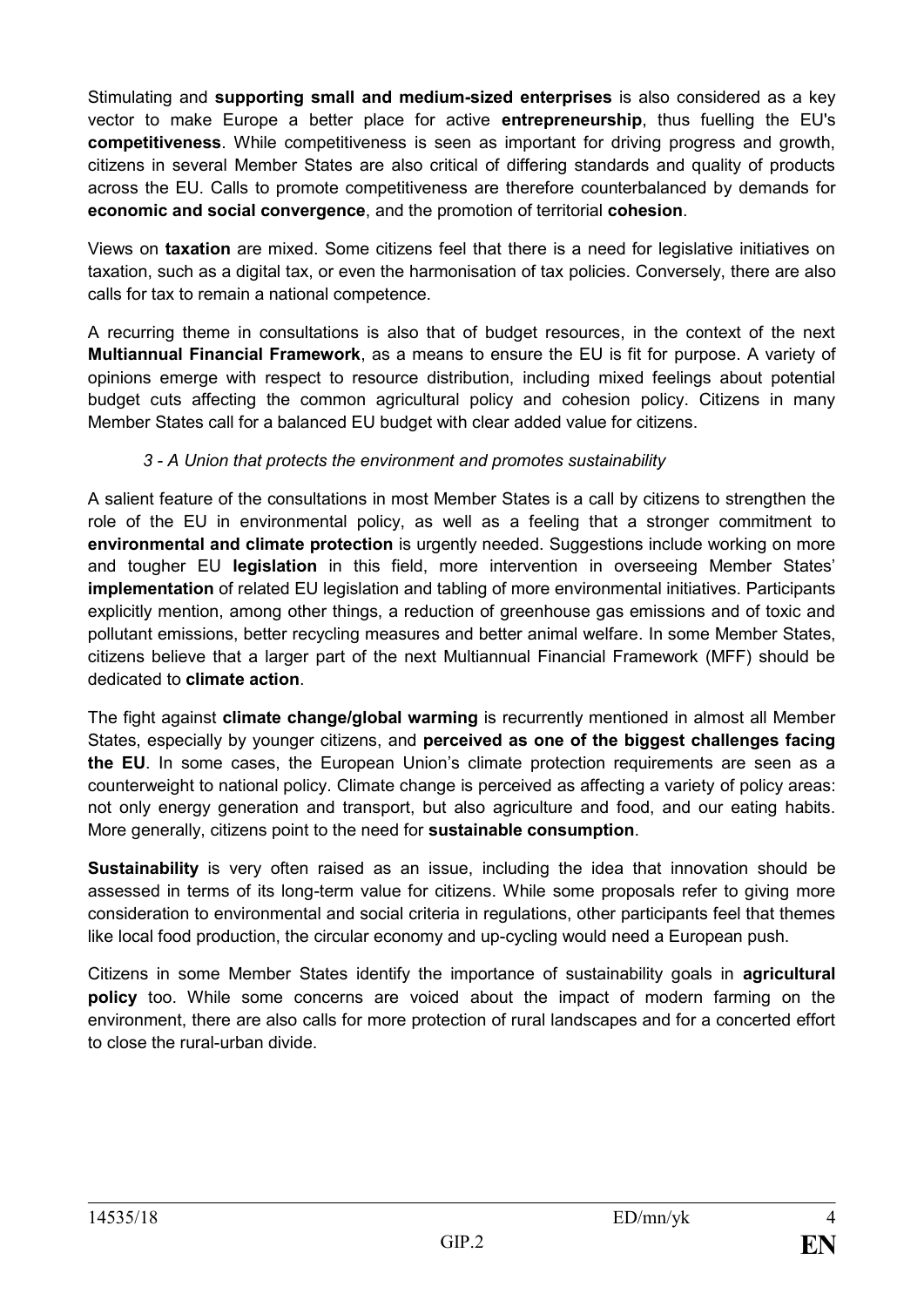In some cases, the discussions reveal a feeling that there is insufficient **education** on the EU's environmental policies and a lack of practical incentives to encourage people to "go green", with citizens in some Member States particularly pointing to the need for incentives to encourage the **transition to renewable energies**. This is coupled by a demand in some Member States for more engagement and debate on how the climate action agenda impacts people's daily lives.

While the existing cross-border infrastructure in the area of **electricity supply and mobility** is often mentioned as a positive achievement of the EU, participants in some countries also see a special need to develop a common European mobility strategy. Some citizens stress the need for Europe to take action to address the future of energy supply, in areas such as the phasing-out of coal-fired power generation.

The need to enhance the EU's **global role** on the environment is also highlighted as an important

objective in the current changing and challenging international context. Many participants want the European Union to be a global leader on the sustainability agenda and in tackling climate change.

#### *4 - A Union of wellbeing and opportunities*

**Social protection** is also a major concern for citizens. However there is disagreement on the extent to which the EU should be active in this area. Participants in several Member States are very protective of their national social security systems. Still, many want the EU to play a stronger role in combating poverty, social exclusion, unemployment, discrimination, threats to workers' rights, limited access to services, as well as problems arising from societal and technological changes, including the need to bridge the **digital divide**. A perceived lack of – or even threat to – **social and standard of living convergence** between and within Member States is also a recurring concern expressed by citizens.

**Specific Proposals** - Citizens brought a great wealth of ideas and suggestions to this debate about the future of Europe, which vary broadly. Here are a few examples from different Member States and across the thematic areas:

- a unified deposit-subjected packaging system in the EU to reduce packaging waste; and a mandatory recycling of PET bottles system across the EU

- a Gross European Wellbeing Index

- a curriculum on European civic education citizenship in all educational systems across the EU

- internet platforms should offer the same quality of service across the EU Member States

- a European public holiday on Europe Day

There is a clear call for more and better **jobs**. Citizens in some countries are calling for the coordination of **labour market** rules, including access and mobility. Many citizens place a special focus on the younger generation and the fear of a brain drain facilitated by the free movement of persons which, paradoxically, is perceived by many citizens as one of the most important benefits of EU membership. The **future of work** and how it will affect them is a prominent topic for citizens, as is **gender equality**. Many people insist on the need to address the gender pay gap and the obstacles women still face in entering the job market. Participants often link general demographics and the ageing population in particular to labour market issues, and to **healthcare**. The EU as a whole is generally seen as doing too little to address health issues and social and economic inequalities.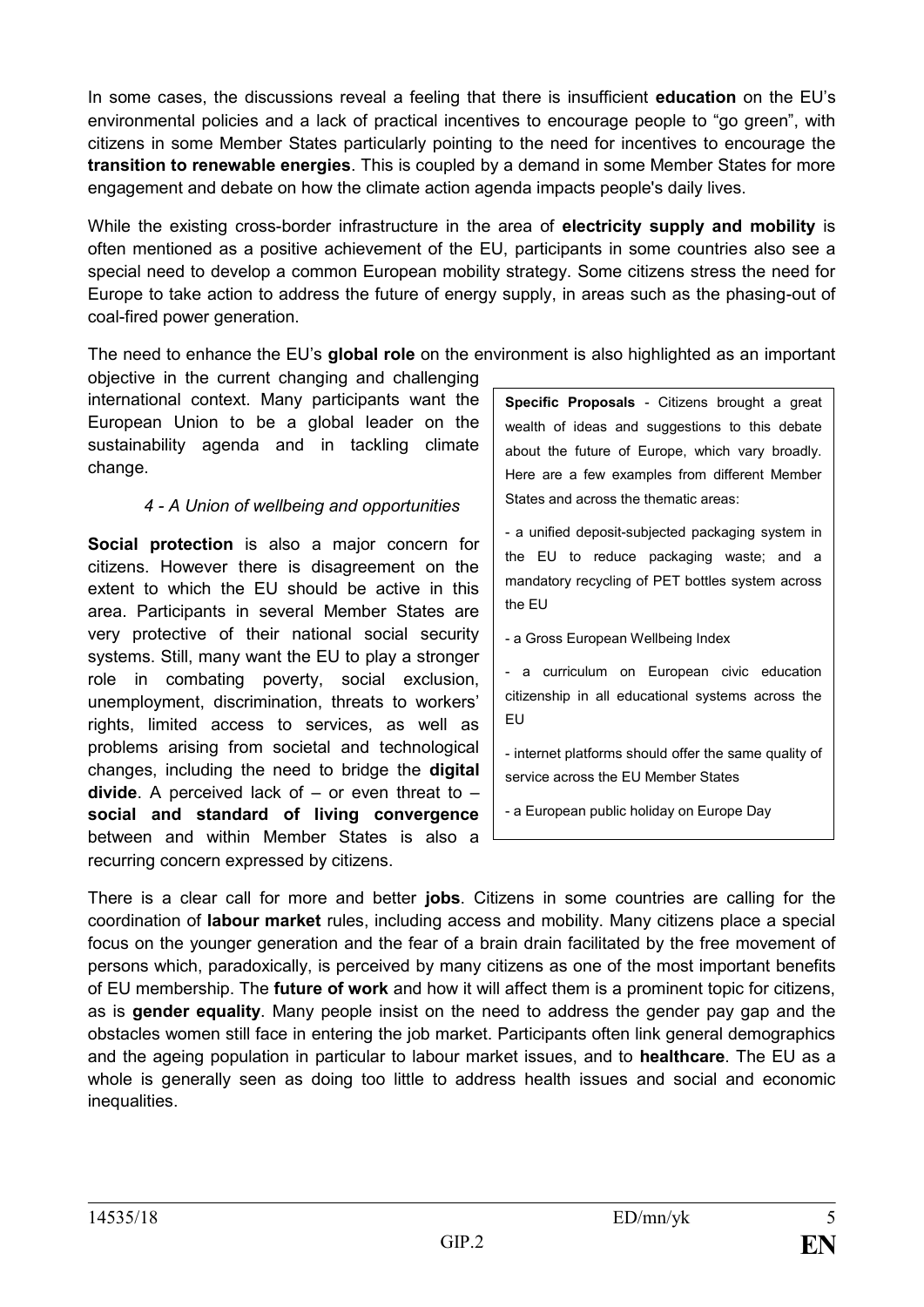Citizens also strongly demand more action at the EU level in the field of **education**. Demands focus mainly on developing new skills in line with the requirements of the labour market, increasing educational mobility, mutual recognition of diplomas and professional and technical qualifications, and increased investment in science and research, and in life-long learning. **Erasmus+** is generally mentioned as one of the biggest success stories of the EU which should be further strengthened. Learning other European languages should be encouraged, according to many of the participants.

## *5 - A Union that is strong on the global stage*

Though this is not a prominent topic, the EU is generally seen as a **force for good in the world**, with citizens emphasising the Union's normative power in its relations with third countries. They perceive the EU to be successfully using peer pressure - the power of example - to project its values, in particular those of democracy and human rights, beyond its borders. There is a frequent call for EU external action to be values-driven in its relations with third countries; this is seen as both a global responsibility and a moral imperative. This call is often linked to the desire for the EU to become a global leader in some sectors, and especially on environment protection.

There is a consensus among citizens that stronger engagement by the EU in world affairs, and **more unity** on foreign policy, are needed in order to defend its interests and values, and, most importantly, to protect its citizens. The EU is often seen by participants as too weak, without sufficient influence on the global stage and sometimes incapable of dealing with the crises that are taking place in its strategic neighbourhood. The EU's external action is perceived as **lacking in effectiveness and credibility**, and there are calls to strengthen the Common Foreign and Security Policy (CFSP). Citizens underline the need to **speak with one voice,** particularly in the context of the EU's relations with other great powers (the US, China and Russia). The focus here is on defence policy, enlargement and trade.

Many citizens believe that the EU should not be dependent on other actors for its own **security and defence**. However, many consider that any EU approach should be complementary to NATO and not replace it. Views range from merely improving coordination and integration of national civilian and military capabilities to a recurring call for a common defence policy with own capabilities. Some citizens would also like more public dialogue on security initiatives, such as the Permanent Structured Cooperation (PESCO).

Citizens also place values at the heart of the EU's **neighbourhood** and **enlargement** policies. They only want countries that adhere to the EU's values and norms and to democracy to become members. However, there is some disagreement about the timing. While some people clearly advocate for enlargement to the Western Balkans, most emphasise that the EU needs first to consolidate its current status before any further enlargement can occur. In general though, citizens see a strong European perspective for the Western Balkans, and to a lesser extent, in some Member States, also for a few countries in the Eastern neighbourhood.

The EU's **trade** relations are generally perceived as positive, but there are also concerns about social and environmental standards in free trade agreements with third countries, which again highlights European citizens' desire for the EU to act on the basis of its common values. Some citizens also call for the EU to use its economic clout even more to exert its global power.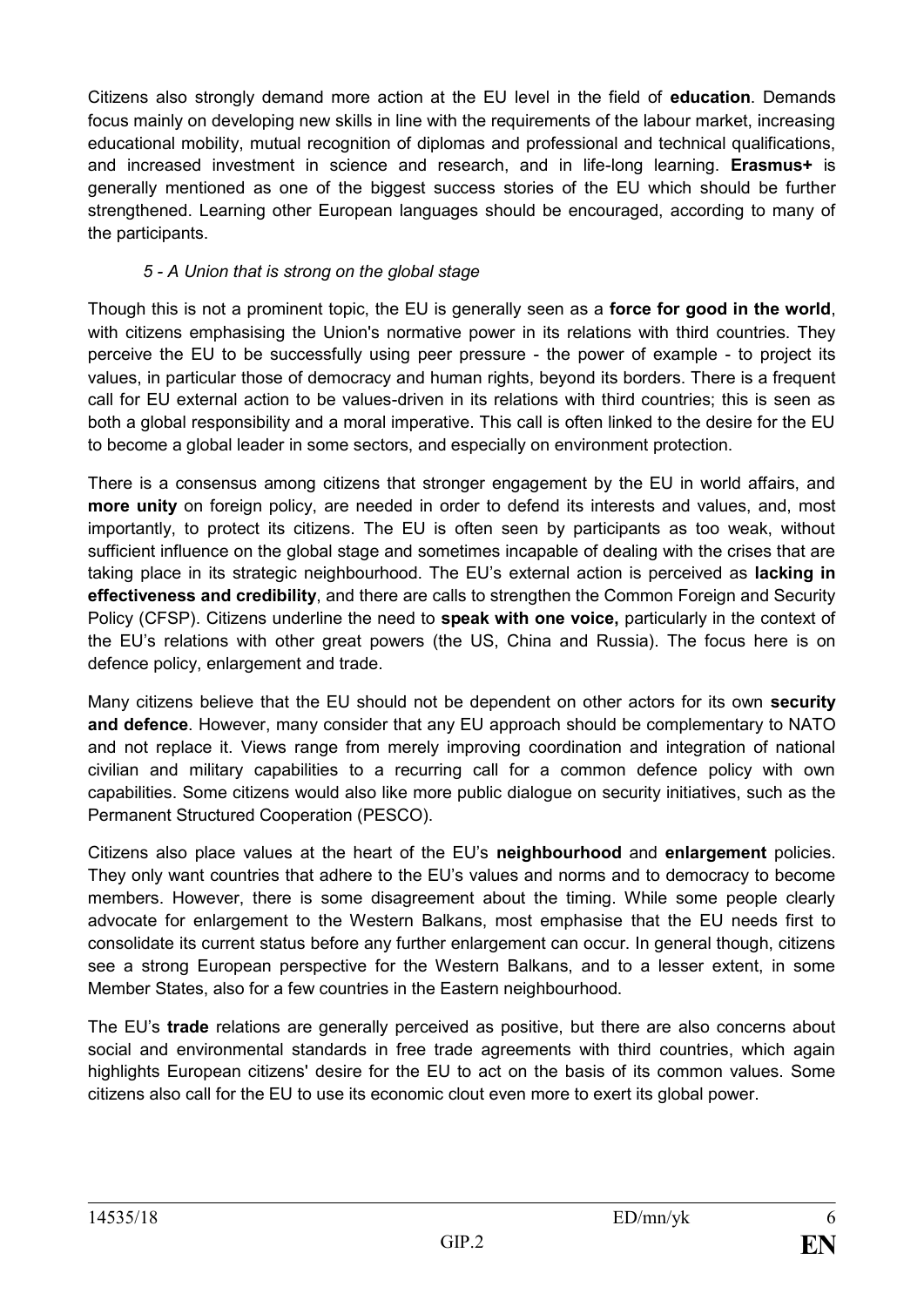#### *6 - A Union of values and diversity*

**Divisions between Member States** are a recurring source of concern across several countries. Citizens, particularly from smaller Member States, highlight the perceived lack of a genuine partnership between small and big countries as problematic. They often feel that the interests of the largest players are the main driver of Union policies, although this perception is far from unanimous. Dialogues in several Member States also point to a perceived **lack of fairness and double standards**, with common rules seen as not always applying in a uniform way to all. As well as the small/big divide, frequently identified divisions include those between 'old' and 'new' Member States, as well as splits along geographical lines. In response, calls for greater **cohesion** and **solidarity** are common.

In the face of divisions, the EU continues to be recognised by a majority of its citizens as a **force for good** and as a community bound together by **shared values**. Naturally, a plurality of voices emerges. Human rights, the rule of law, peace and democracy are among the most widely cited values. The role played by the EU in securing **peace** on the continent attracts special attention. But discussions with citizens also tend to highlight the imperfections of the EU as a community of values, and in particular the gap between the Union's rhetoric and its action. This frequently sparks calls for more decisive action to bridge this gap.

In order to strengthen the feeling of togetherness, calls are occasionally heard in some Member States to step up efforts to promote the development of a **common "European identity"**, which, according to many citizens, is still more an aspiration than a reality today. Mobility and exchanges, in particular for young people, are seen as key to success in this process.

Whilst a commitment to common values is considered as being at the very roots of the EU as a community, **diversity** among Member States is also seen as a major Union asset. According to many participants, a European identity should coexist with, rather than replace, national identities. Similarly, several citizens stress the need to respect different national cultures. Insistence in many Member States on the need to respect **national and cultural differences** often triggers reflection on institutional issues. Contrary to common belief, which suggests a lack of interest of citizens in such matters, the question of respective **competences** appears quite relevant for many.

In line with the principle of **subsidiarity**, a majority of European citizens expect the EU to focus on areas where it can bring **added value**. A correct division of competences between the national and the European level is often highlighted as pivotal for the success of the European project. In this respect, an extension of tasks to areas where Member States can achieve better results is seen as potentially detrimental to citizens' perception of the EU by widening the capability-expectations gap. Opinions naturally vary as to the preferred division of powers, but there is a widespread perception that the current situation can be improved. That said, there is some confusion regarding the respective competences of Member States and the EU, which partly contributes to explaining a frequently cited general **mistrust** of the EU institutions. This is also fuelled by a perceived **lack of transparency**, with frequent mention of a **democratic deficit**, and perceptions of **excessive bureaucracy**, which is often linked to difficulties with accessing EU funds.